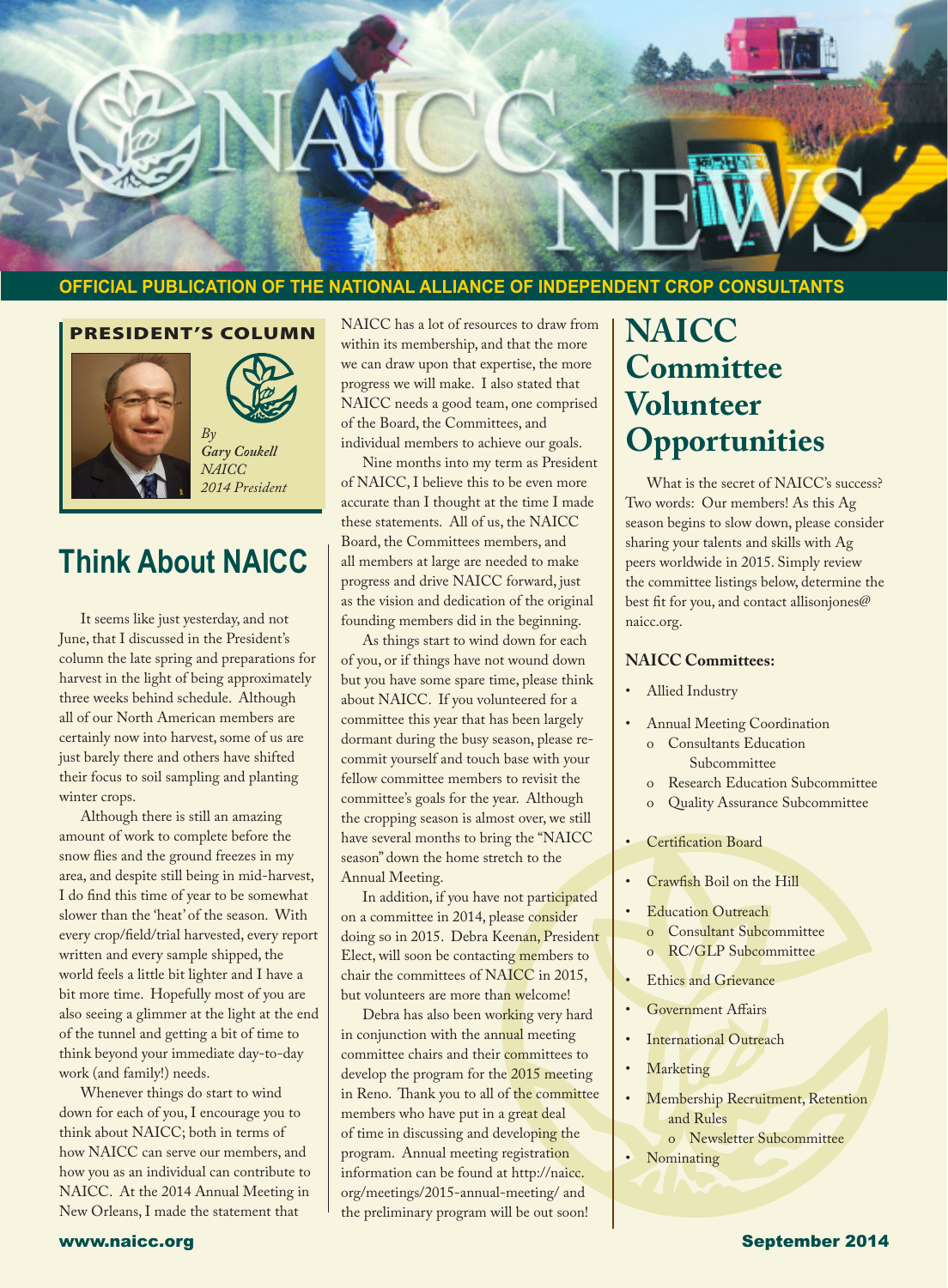### **Go West, NAICC, Go West! 2015 NAICC Annual Meeting in Reno, Nevada**

Yes, it is already time to start planning for the next NAICC Annual Meeting! Our 2015 event will be held in gorgeous Reno, Nevada. Next month's newsletter will feature details on the venue and meeting activities. For now, mark it on your calendar and

bookmark http://naicc.org/meetings/2015-annual-meeting/ for the latest updates on the meeting. Program and registration forms will be available next month. Exhibitor and sponsorship information can be found at naicc.org.

## **NAICC Leadership Program Participants Selected**

With its mission statement, "To help ensure agricultural sustainability by facilitating the growth of new leaders within NAICC", the NAICC Leadership Program (NAICCLP) develops member leaders to promote NAICC and agriculture in the industry and with key policy-makers and enforcement agencies.

Sponsored in part by the Foundation for Environmental Agriculture Education, FMC Corporation, and AMVAC Chemical Company, the Program is pleased to announce the NAICC Leadership Class of 2014-15:

#### **Laurie Bennett, Research Consultant, Bennett Agricultural Research Corporation, Richland, Iowa.**

Laurie is a graduate of Truman University with a Master of Science in Education. She specializes in corn, soybeans, wheat, barley, grain sorghum grasses, alfalfa, soil dissipation, sweet & popcorn, oats, canola and vegetables. A member of NAICC since 2013, Laurie has been affiliated with our organization since 1998 with her husband, David. She has served on the Membership Rules, Retention and Recruitment Committee and was Chairperson of the 2014 Boot Camp Meeting. Laurie also serves as a 4-H leader, Boy Scout leader and as a church board member. Of her desire to participate in the NAICCLP Laurie says, "For many years I attended NAICC as a spouse but always saw the importance of NAICC and understood the value that it brought to our private contract research company. Now having officially joined and served in a variety of roles, I want to take my involvement in NAICC to the next level. I will work hard to give back and continue to help NAICC grow."

### **Kara Tyler-Julian, Crop Consultant, Glades Crop Care Inc., Jupiter, Florida.**

Kara is a graduate of the University of Florida with a Master of Science in Entomology. She specializes in tomato, potato, pepper, watermelon, squash, eggplant and beans. A member of NAICC since 2014, Kara brings a fresh perspective to the NAICCLP. As she says, "With the advent of smart phones and social media, knowledge and information are exchanged in our current society in an instant. In this modern world the best way to keep pace in one's field is to stay connected with others. That is why I am excited to join the NAICC Leadership Program. I can be a more effective consultant and can share my own knowledge and experiences with others, helping us all become more successful professionals throughout our field."

### **Paul Squires, Crop Consultant, Squires Agricultural Consulting, Yuba City, California.**

Paul is a graduate of Chico State with a Bachelor of Science in Agricultural Business. He specializes in rice, tomato, corn, wheat, alfalfa, sunflower, almond, walnut, beans and melons. Paul is a member of the California Association of Pest Control Advisors, California Rice Marketers, and Farm Credit West. He is also involved with the American Cancer Society. Of his desire to participate in the NAICCLP Paul says, "Leadership is an ability that requires effort, understanding and continued education. I am fortunate to have been a member of Class 37 of the California Agricultural Leadership program. Building on these skill sets through NAICC leadership education is imperative in order to represent my industry and help others improve."

These three exemplary NAICC members will conduct one to two-day field visits with NAICC members within and outside their areas of knowledge and expertise:

- Laurie with Lee and Steve West
- Kara with Blaine Viator, Ph.D. and Grady Coburn, Ph.D.
- Paul with John Hecht and Mark Kottmeyer

The three will also be actively involved in the January Annual Meeting, participating in NAICC committee meetings and workshops, and speaking at the Plenary/ Business Session. Please look for them throughout the week and give them hearty congratulations!

Later in the year, Laurie, Kara and Paul will travel with the NAICC Executive Board to Washington to meet with key policy makers. We are fortunate to have this Leadership class representing NAICC.

### **Nominations Open for Consultant of the Year** *Deadline is November 30, 2014*

Do you know an NAICC member who has demonstrated exemplary performance this year? Consider nominating him/ her for 2014 Consultant of the Year (COTY). Once again, BASF is generously sponsoring the recognition of three NAICC leaders to be honored at the 2015 Annual Meeting. Winners will receive complimentary hotel, airfare and registration!

Nomination forms are available at http://naicc.org/member-center/formsapplications. All nominations must be received by November 30, 2014. And yes, you may nominate yourself.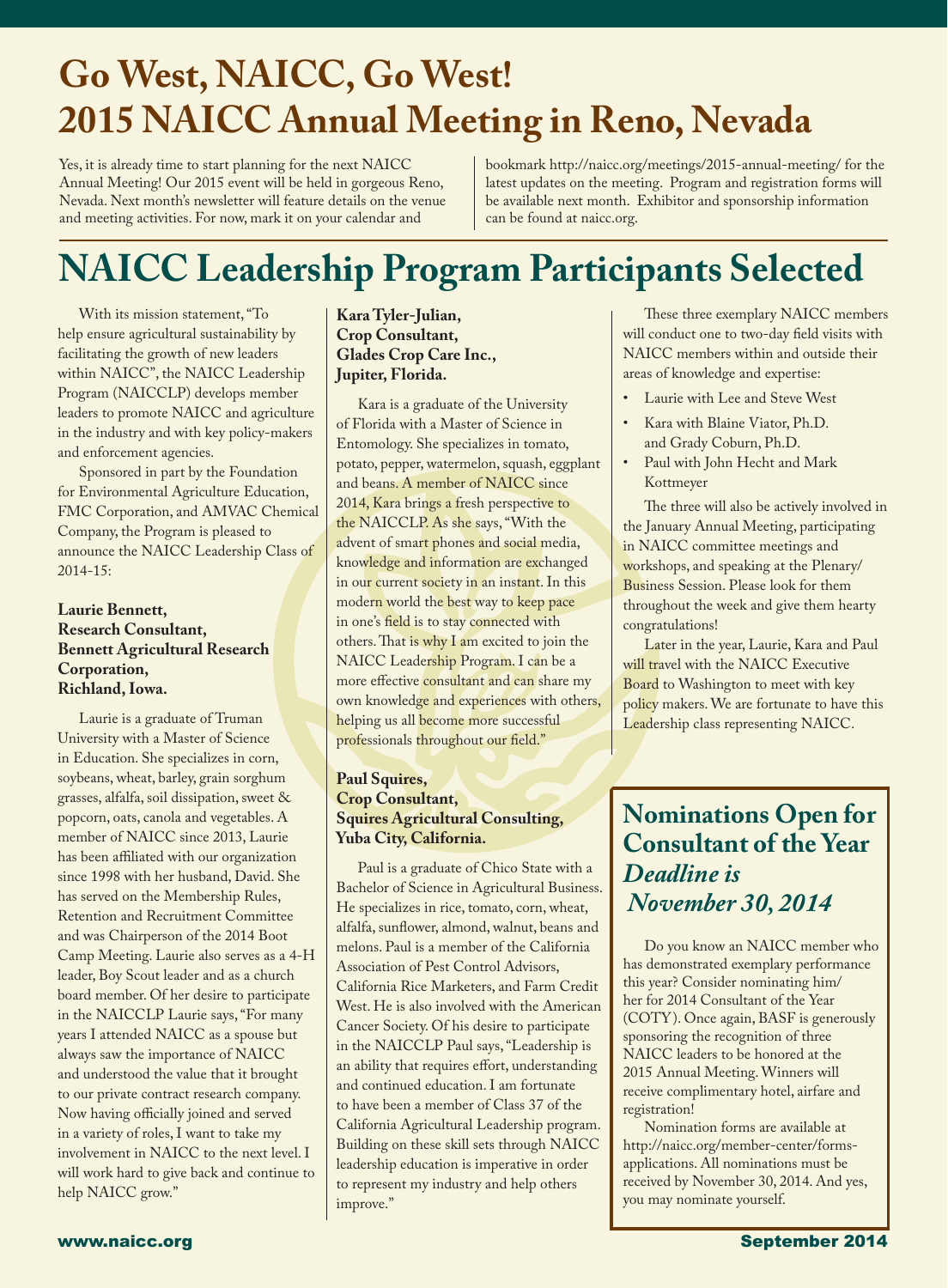

### **Updates on Legislation Impacting NAICC Members**

*By Glenn Luedke, NAICC Legislative Assistant*

### **FARM BILL**

l

Economists are warning growers to be cautious as they make decisions under the new Farm Bill. A general consensus is that too many "probabilities" exist. The prior Farm Bill contained fixed deficiency payments and were known in advance each year. Under the new Farm Bill, decisions will have to be based on results of the current cropping season.

New decisions facing growers:

1. Decide if base acres should be re-allocated. Growers will have the opportunity to make changes and the changes will be based on the 2007-2009 crop years.

2. Decide if crop acreage should be entered in the Agricultural Risk Coverage (ARC) program of the Price Loss Coverage (PLC) program. The PLC program mirrors the counter-cyclical programs from past years. A target price is used based on county results. If county revenue is less than the guarantee, payments commence. Growers can update payment yields and in 2016, growers will have an option to participate in the Supplemental Coverage Option (SCO) program to provide additional protection. A third option when determining price is to choose the "whole farm option". Payment is based on guaranteed revenue for the entire farm.

In early August, Ag Secretary Vilsack reported on the status of the Farm Bill for the first six months. He reported that when comparing the new Farm Bill with prior Farm Bills, the new Farm Bill has required massive IT adjustments and is the major cause for delays. In addition, because of certain Congressional mandates, priorities had to change.

Farm Bill fact sheets are available at:

Kansas State University Ag Manager: FAQ on Title 1 Programs

www.farmdoc.illinois.edu/farmbilltoolbox

www.usda.gov/farmbill

# **When Can We Fly (Legally)?**

By Ben Gielow, AUVSI General Counsel and Senior Government Relations Manager

When will unmanned aircraft be allowed to fly legally in the national airspace? Not soon enough! However, some progress is being made. Here is a quick update of where things currently stand with the Federal Aviation Administration and AUVSI's advocacy efforts.

Two and a half years ago, AUVSI played an instrumental role in advocating for the inclusion of the UAS language in the FAA Modernization and Reform Act of 2012. Since then, we have been working hard to see that language implemented.

Although the FAA can claim credit for meeting some of the requirements in the law (albeit late), such as the selection of the six UAS test sites, commercial activities in the Arctic, and writing a UAS roadmap and comprehensive integration plan, perhaps the most important piece — the rulemaking for small UAS — continues to languish.

The FAA now plans on releasing its Notice of Proposed Rulemaking for small UAS in November (which is almost four years late) for either a 60- or 90-day comment period. The FAA expects it will take at least another 16 months after that to finalize.

So far this year, AUVSI has testified twice before Congress, and our message has been clear — the pace of UAS integration is unacceptable.

The FAA must allow limited commercial UAS activity immediately or risk losing any ability to effectively regulate this burgeoning industry. The FAA does not have the budget or manpower to stop the proliferation of small UAS, and, as an administrative law judge recently ruled in FAA v. Pirker, the FAA does not have the legal authority to regulate UAS, because it has never promulgated rules (the FAA is appealing that decision).

We are concerned that as unregulated UAS operations expand, so too does the likelihood of a severe incident. If and when that happens, it could set back this industry. That is why in April, AUVSI led a sign-on letter with 32 other associations, including the Aircraft Owners and Pilots Association, the National Association of Realtors and the National Air Traffic Controllers Association, among others,

imploring the FAA to use authority granted by Congress in Section 333 of the FAA law to allow limited UAS operations before a rule is finalized.

We are encouraged the FAA has recently acknowledged looking at Section 333 to grant limited exemptions for certain UAS activities, including for movies, oil and gas, and agriculture. However, this process will still be cumbersome, costly and may take many months. The FAA must do more and quickly.

Rest assured, AUVSI will continue to advocate on your behalf before Congress and the FAA. Our goal is to get commercial UAS operations ASAP. We welcome your advocacy questions or comments at advocacy@ auvsi.org.

*Reprinted with permission from the July 2014 AUVSI's Unmanned Systems magazine*

### **Sustaining Membership Renewal**

It is NAICC membership renewal season. Look for your packet in the mail. What better way to network with the nation's leading crop and research consultants than to become a Sustaining Member? A variety of membership levels are available. Go to http://naicc.org/membercenter/sustaining/ to see the many ways in which membership has its privileges!

### **In Memorium**

We remember NAICC member Sue Beevers, who passed away on July 8th after battling cancer. Sue worked with California Agricultural Research, Inc., in Kerman, California. She specialized in citrus, cotton, grapes, alfalfa, corn, turf and many other crops. Sue graduated from Stanford University and California State University, Fresno, and taught Special Education for 15 years. She was a founding member of the Folklore Society. She is survived by Mike, her husband of 25 years; daughter Angela; and siblings, Shelley and Chris. A celebration of her life was held on August 2nd.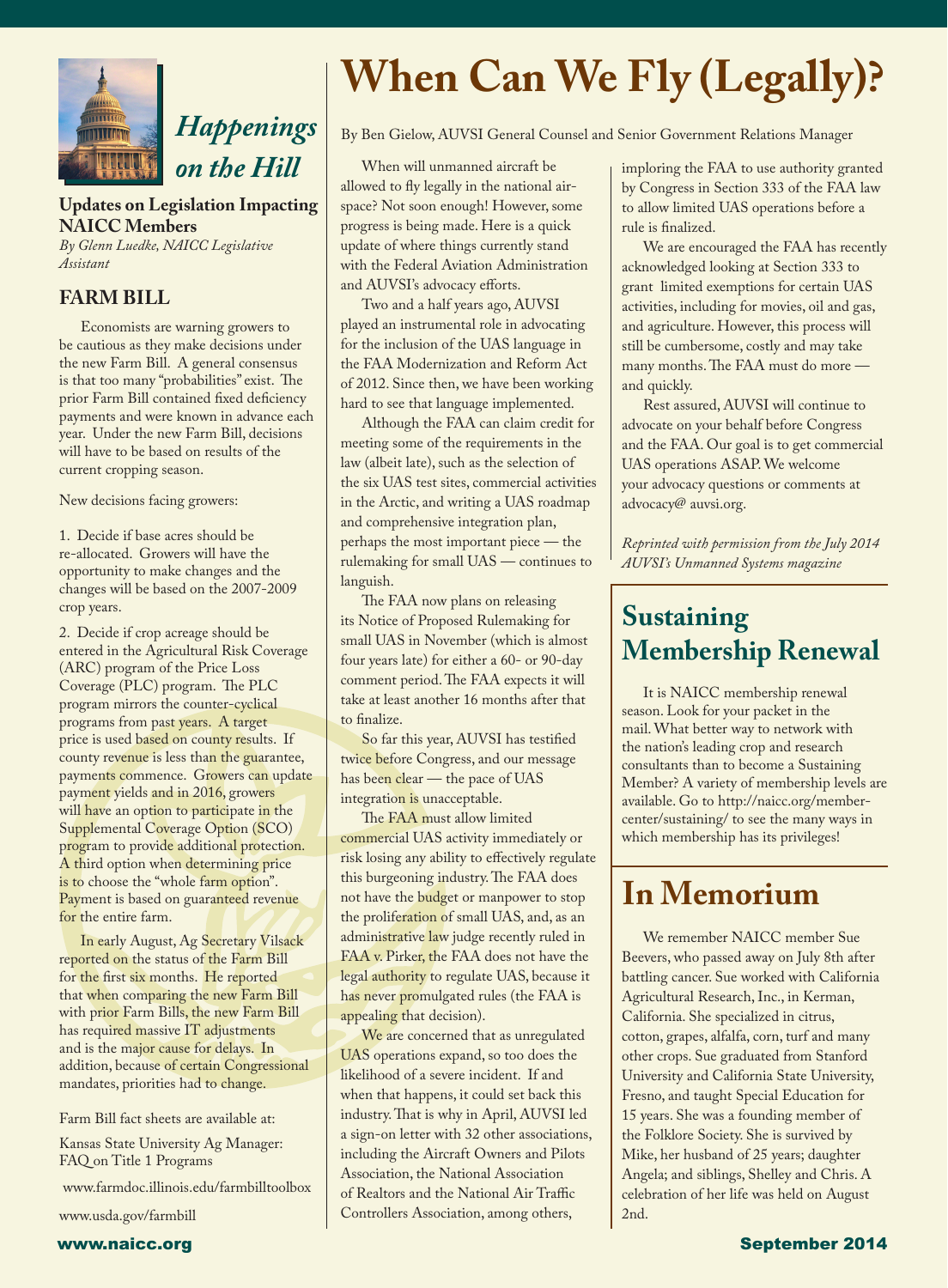### **NAICC Welcomes New Sustaining Member, Netafim**

Netafim has recently joined the National Alliance of Independent Crop Consultants (NAICC) as a Sustaining Member. Be sure to stop by their booth in Reno and make them feel welcome!

It has been nearly five decades since Netafim first introduced drip irrigation to the world as a solution to one of the world's most urgent problems -- lack of quality water for food production. Today, it is the same pioneering spirit that makes Netafim a global leader in drip irrigation solutions for the agricultural industry. With a sole focus on drip irrigation technologies, Netafim offers the industry's most comprehensive drip irrigation systems, each designed to deliver increased yields while using less water. Consisting of flexible polyethylene tubing with drippers permanently welded to the tubing's inside wall, drip irrigation slowly emits specified amounts of water and nutrients, at low pressure, directly to the plant's root zone.

More than an irrigation method, drip irrigation is a management tool that allows growers to manage crop production, resulting in earlier, more profitable harvests, as well as enhanced consistency and quality in yields from year to year. Energy, water and fertilizer costs are minimized to further improve profitability.

With minimal loss of water to runoff and evaporation – as well as uniform application to plants, drip irrigation is being utilized by increasing numbers of growers for a wide variety of crop applications.

"In joining the NAICC, we aim to extend our commitment beyond our innovative drip irrigation solutions and work handin-hand with our partners to raise awareness of the role that drip irrigation plays. We want to make America's corn farmers more profitable and together with them elevate our reach when fighting against scarcity of water, land and food," said Ze'ev Barylka, Marketing Director for Netafim USA.

As environmental, economic and demographic factors have brought water use to the forefront, Netafim is in a position to leverage their leadership position to drive mass adoption of drip irrigation technology as the path forward.

"While farmers make decisions based on so many variables, such as weather predictability, soil quality, seed selection and others, Netafim will take away any farmers' concerns regarding efficiency in the utilization of the available water and fertilizer, securing maximum yields and crop uniformity" added Barylka.

### **Scholarship Application Now Available**

The NAICC's Foundation for Environmental Agriculture Education (FEAE) will provide a \$3,000 scholarship to a deserving college student in Agriculture with a major in Crop Production or an allied subject. The Richard Jensen Scholarship is a tribute to one of the NAICC's early leaders.

Completed applications are due by November 1, 2014. Applicants must meet the following requirements:

1. Pursuing a four-year degree in a major or discipline closely aligned to crop production such as Soil Sciences, Agronomy, Entomology, Horticulture, Plant Pathology, Weed Science, Contract Ag Research, or pursuing a Doctorate in Plant Medicine.

- 2. Completed a minimum of one year toward a four-year degree
- 3. Presently enrolled in the discipline of studies cited in item 1.
- 4. Submits a packet to the Review Board that includes: (THESE ARE IN ADDITION TO THE APPLICATION)
	- a. Application
		- b. Transcripts
- c. Work History
- d. Reason scholarship is desired
- e. Résumé
- f. Proof of enrollment in college/university

5. Two letters of reference attached, or mailed separately.

The winner will be notified in late November and the scholarship check will be awarded upon presentation of verified registration for the fall term.

Go to http://thefeae.org/jensen-scholarship for full details.

### **Friends of the Foundation** *Consider a Gift to the FEAE*

As we look forward to the 2015 NAICC Annual Meeting, please remember your board and executive board of The Foundation for Environmental Agricultural Education (FEAE). Once again they will be organizing a fantastic raffle and silent auction for a good cause.

The FEAE also sponsors "Friends of the Foundation" to help with member education and professional development, and fund the Jensen Scholarship Program. All donations are welcomed and appreciated! For a gift of \$250, you will become (or maintain) a membership in "Friends of the Foundation," and will receive a

special ribbon on your Annual Meeting name tag to recognize your commitment to the mission and goals of FEAE.

Please consider becoming a Friend at http://naicc.org/foundations/ feae/.

The Foundation for Environmental Agricultural Education (FEAE) was established in 1991 by the NAICC. as a  $501(c)(3)$ foundation.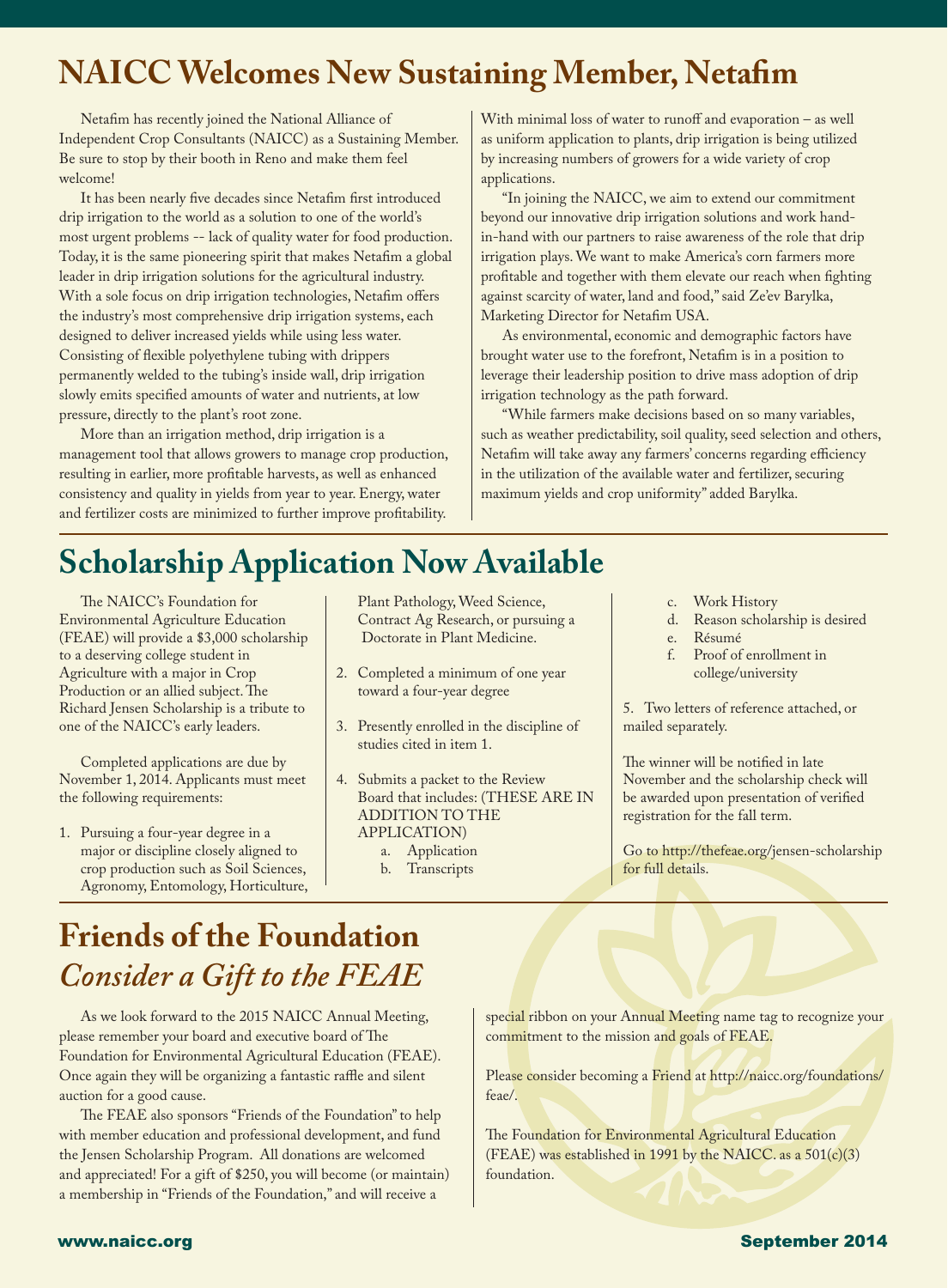### **Regulatory Updates QA Corner:**

*By Dr. Stu Mertz, PEAK Quality Consulting, Inc.*

### **GAO Report**

http://www.gao.gov/products/GAO-14-289 "Improvements Needed in EPA's Good Laboratory Practices Inspection Program" GAO-14-289: Published: May 15, 2014. Publicly released on June 16, 2014, 53 pages. Highlights are: "GAO recommends, among other things, that EPA assess its authority and need for a fee-based inspection system for the GLP Program, determine why the database information to prioritize laboratories is incomplete, and that EPA and FDA develop a process to collaborate and share information on planned and completed inspections. EPA and FDA agreed with GAO's recommendations." It will take several years to implement and no timetable has been released. There were four recommendations for Executive Action:

1. "In addition, the EPA Administrator and the FDA Commissioner should develop a formal written agreement, such as a memorandum of understanding, that outlines how the two agencies plan to regularly collaborate and share information on GLP inspections and avoid duplication of inspections so that EPA can more efficiently use its limited resources.

2. To improve the OECA GLP inspection process, the EPA Administrator should assess the authority and need for a fee-based inspection system, and if such a system is warranted, establish a user fee system, seeking additional legislative authority, if necessary, to make the laboratory inspection program self-sustaining.

3. To improve the OECA GLP inspection process, the EPA Administrator should direct OECA and OPP to ascertain the exact causes of inaccurate and incomplete data in its databases and take action to ensure that the data, such as identification of performing laboratories and inspection history, are accurately recorded.

4. To improve the OECA GLP inspection process, the EPA Administrator should direct OECA and OPP to develop documented procedures to coordinate and prioritize laboratories for inspections."

### **EPA GLP Workshop**

www.go.ncsu.edu/glp Go to this website for information about the next excellent EPA's Workshop on GLPs that is taught by Frances Liem, Dan Myers, and Mark Lehr, the date/location of which has not yet been scheduled. Unfortunately the one to be held in Pleasanton, CA in October 2013 (hosted by NC State University) was canceled due to the government shutdown, and none was scheduled during 2014.

### **Additional Regulatory Update Information from the SQA 2014 Annual Meeting**

Francisca Liem, Director GLP Program, presented an "EPA GLP Regulatory Update" on April 10, 2014 at the Society of Quality Assurance (SQA) national meeting. Many research and QA members of NAICC do not belong to SQA. This review article reports additional important information that was not presented at the earlier NAICC annual meeting. Please refer to June 2014 NAICC Newsletter for NAICC EPA GLP Regulatory Update.

Also discussed below are two issues presented by F. Liem that generated much discussion. This reporter, as a member and active in a new EPA Subcommittee of the GLP Specialty Section of SQA (chairperson Carol Lee, QA Manager, JFR America), undertook a dialog with F. Liem in order to better understand and clarify the EPA findings and recommended action for these issues. This subcommittee is also studying how to better the relationship between NAICC and SQA (Carrie Logan is the NAICC liaison to SQA).

### **Excerpts from SQA's EPA GLP Regulatory Update (FY2013)**

#### **Most Frequent GLP Deviations: Subpart B, Organization & Personnel**

- 1. Lack of QAU
- 2. Lack of test facility management
- 3. Lab SOPs written by QA
- 4. Result of testing was not reported
- 5. QA inspection report sent to management
- 6. Protocol amendment not issued
- 7. Final report does not reflect raw data
- 8. QA responsible for master schedule (see Issue #1 below)
- 9. Inadequate QA coverage

#### **Subpart G, Protocol**

- 1. Lack of initials and dates on data entries
- 2. Lack of protocol
- 3. Protocol amendment not issued
- 4. Protocol not signed and dated by study director
- 5. Sponsor not notified of protocol deviation
- 6. Lack of accountability records for test system
- 7. Lack of confirmation of test system
- 8. Raw data recorded on sheets of paper and destroyed

#### **Subpart J, Records & Reports**

- 1. Lack of method description in final report
- 2. Test conditions not reported
- 3. Consultant claimed to be a performing laboratory
- 4. Test facility was not identified as performing laboratory
- 5. Testing facility misidentified in final report
- 6. Result of testing was not reported
- 7. Final report does not reflect raw data
- 8. Raw data not retained according to GLP